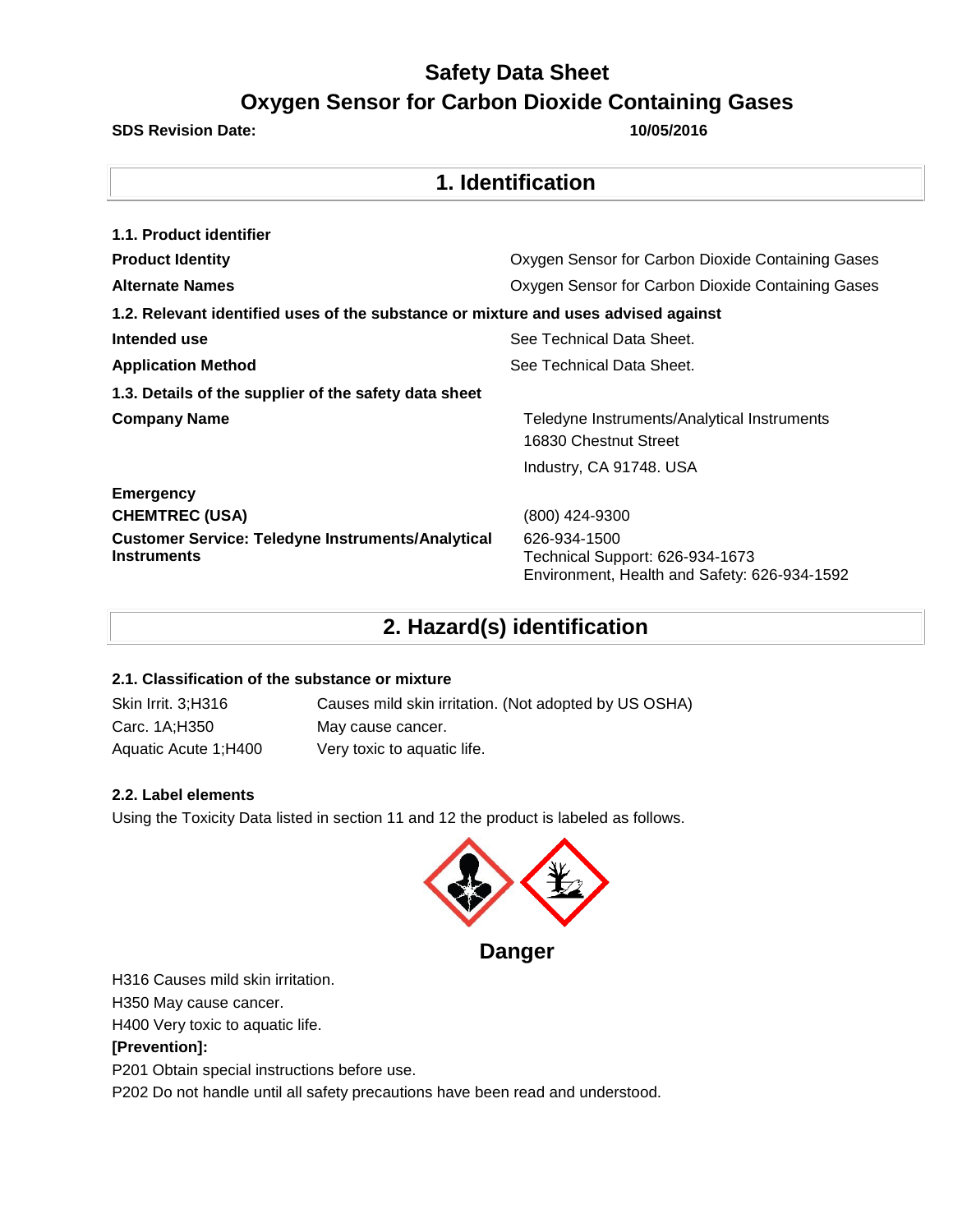### **SDS Revision Date: 10/05/2016**

P260 Do not breathe mist / vapors / spray.

P262 Do not get in eyes, on skin, or on clothing.

P273 Avoid release to the environment.

P281 Use personal protective equipment as required.

### **[Response]:**

P301+310 IF SWALLOWED: Immediately call a POISON CENTER or doctor / physician.

P308+313 IF exposed or concerned: Get medical advice / attention.

P331 Do NOT induce vomiting.

P332+313 If skin irritation occurs: Get medical advice / attention.

P391 Collect spillage.

### **[Storage]:**

P405 Store locked up.

### **[Disposal]:**

P501 Dispose of contents / container in accordance with local / national regulations.

### **3. Composition/information on ingredients**

This product contains the following substances that present a hazard within the meaning of the relevant State and Federal Hazardous Substances regulations.

| <b>Ingredient/Chemical Designations</b>                 | Weight %   | <b>GHS Classification</b>                                            | <b>Notes</b>         |
|---------------------------------------------------------|------------|----------------------------------------------------------------------|----------------------|
| Lead Compounds (as Pb)<br>CAS Number: 0007439-92-1      | 25 - 50    | Carc. 1A;H350<br>Aquatic Acute 1; H400                               | $\vert [1]\vert [2]$ |
| Acetic acid<br><b>CAS Number:</b><br>0000064-19-7       | $1.0 - 10$ | <b>Flam. Lig. 3; H226</b><br>Skin Corr. 1A;H314<br>Eye Irrit. 2;H319 | $\vert [1]\vert [2]$ |
| Potassium acetate<br><b>CAS Number:</b><br>0000127-08-2 | $1.0 - 10$ | Not Classified                                                       | [1]                  |

In accordance with paragraph (i) of §1910.1200, the specific chemical identity and/or exact percentage (concentration) of composition has been withheld as a trade secret.

[1] Substance classified with a health or environmental hazard.

[2] Substance with a workplace exposure limit.

[3] PBT-substance or vPvB-substance.

\*The full texts of the phrases are shown in Section 16.

### **4. First aid measures**

#### **4.1. Description of first aid measures**

| General           | In all cases of doubt, or when symptoms persist, seek medical attention.<br>Never give anything by mouth to an unconscious person.                                                                                                        |
|-------------------|-------------------------------------------------------------------------------------------------------------------------------------------------------------------------------------------------------------------------------------------|
| <b>Inhalation</b> | Remove to fresh air, keep patient warm and at rest. If breathing is irregular or stopped, give<br>artificial respiration. If unconscious place in the recovery position and obtain immediate<br>medical attention. Give nothing by mouth. |
| <b>Eyes</b>       | Irrigate copiously with clean water for at least 15 minutes, holding the eyelids apart and<br>seek medical attention.                                                                                                                     |
| <b>Skin</b>       | Remove contaminated clothing. Wash skin thoroughly with soap and water or use a                                                                                                                                                           |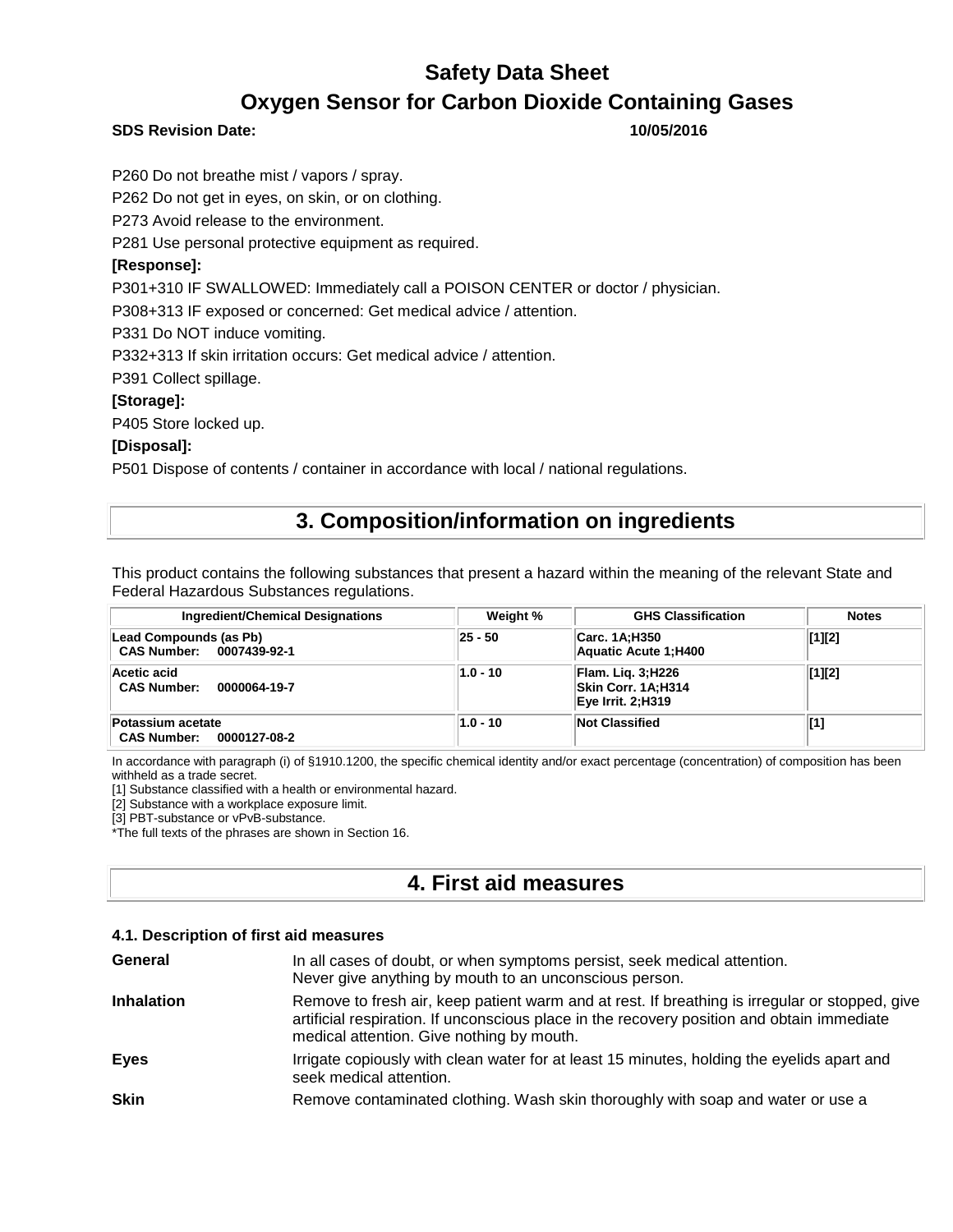**SDS Revision Date: 10/05/2016**

|                 | recognized skin cleanser.                                                                                                                                                                                                                                                                   |
|-----------------|---------------------------------------------------------------------------------------------------------------------------------------------------------------------------------------------------------------------------------------------------------------------------------------------|
| Ingestion       | If swallowed obtain immediate medical attention. Keep at rest. Do NOT induce vomiting.                                                                                                                                                                                                      |
|                 | 4.2. Most important symptoms and effects, both acute and delayed                                                                                                                                                                                                                            |
| <b>Overview</b> | No specific symptom data available.<br>Possible cancer hazard. Contains an ingredient which may cause cancer based on animal<br>data (See Section 3 and Section 15 for each ingredient). Risk of cancer depends on<br>duration and level of exposure.<br>See section 2 for further details. |
| <b>Skin</b>     | Causes mild skin irritation.                                                                                                                                                                                                                                                                |

### **5. Fire-fighting measures**

### **5.1. Extinguishing media**

Recommended extinguishing media; alcohol resistant foam, CO<sub>2</sub>, powder, water spray.

### **5.2. Special hazards arising from the substance or mixture**

Hazardous decomposition: No hazardous decomposition data available.

Do not breathe mist / vapors / spray.

Do not get in eyes, on skin, or on clothing.

### **5.3. Advice for fire-fighters**

None

**ERG Guide No.** 

### **6. Accidental release measures**

### **6.1. Personal precautions, protective equipment and emergency procedures**

Put on appropriate personal protective equipment (see section 8).

### **6.2. Environmental precautions**

Do not allow spills to enter drains or waterways.

Use good personal hygiene practices. Wash hands before eating, drinking, smoking or using toilet. Promptly remove soiled clothing and wash thoroughly before reuse.

### **6.3. Methods and material for containment and cleaning up**

Ventilate the area and avoid breathing vapors. Take the personal protective measures listed in section 8. Contain and absorb spillage with non-combustible materials e.g. sand, earth, and vermiculite. Place in closed containers outside buildings and dispose of according to the Waste Regulations. (See section 13). Clean, preferably with a detergent. Do not use solvents.

Do not allow spills to enter drains or watercourses.

If drains, sewers, streams or lakes are contaminated, inform the local water company immediately. In the case of contamination of rivers, streams or lakes the Environmental Protection Agency should also be informed.

### **7. Handling and storage**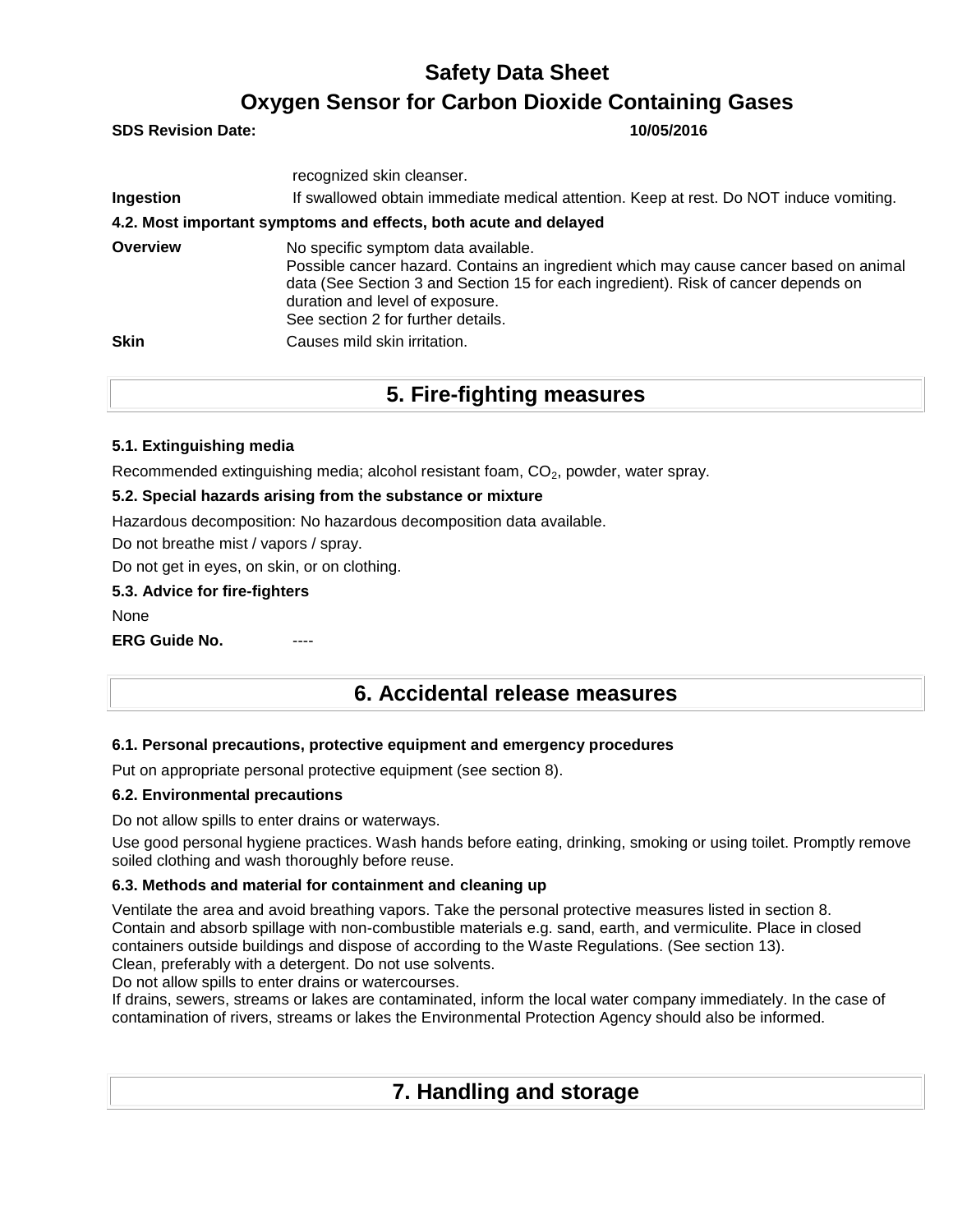**SDS Revision Date: 10/05/2016**

### **7.1. Precautions for safe handling**

See section 2 for further details. - [Prevention]:

### **7.2. Conditions for safe storage, including any incompatibilities**

Handle containers carefully to prevent damage and spillage.

Incompatible materials: No data available.

See section 2 for further details. - [Storage]:

### **7.3. Specific end use(s)**

No data available.

### **8. Exposure controls and personal protection**

#### **8.1. Control parameters**

#### **Exposure**

| CAS No.                           | Ingredient             | <b>Source</b>        | Value                                      |
|-----------------------------------|------------------------|----------------------|--------------------------------------------|
| 0000064-19-7                      | Acetic acid            | <b>OSHA</b>          | TWA 10 ppm (25 mg/m3)                      |
|                                   |                        | ACGIH                | TWA: 10 ppm STEL: 15 ppm                   |
|                                   |                        | <b>NIOSH</b>         | TWA 10 ppm (25 mg/m3) ST 15 ppm (37 mg/m3) |
|                                   |                        | Supplier             | No Established Limit                       |
| 0000127-08-2<br>Potassium acetate | <b>OSHA</b>            | No Established Limit |                                            |
|                                   |                        | ACGIH                | <b>No Established Limit</b>                |
|                                   |                        | <b>NIOSH</b>         | No Established Limit                       |
|                                   | Supplier               | No Established Limit |                                            |
| 0007439-92-1                      | Lead Compounds (as Pb) | <b>OSHA</b>          | [1910.1025] TWA 0.050 mg/m3                |
|                                   |                        | ACGIH                | TWA: 0.05 mg/m3R, 2B, 2A                   |
|                                   |                        | <b>NIOSH</b>         | TWA (8-hour) 0.050 mg/m3                   |
|                                   |                        | Supplier             | No Established Limit                       |

#### **Carcinogen Data**

| CAS No.      | Ingredient             | Source      | Value                                                               |  |  |
|--------------|------------------------|-------------|---------------------------------------------------------------------|--|--|
| 0000064-19-7 | Acetic acid            | <b>OSHA</b> | Select Carcinogen: No                                               |  |  |
|              |                        | <b>NTP</b>  | Known: No: Suspected: No                                            |  |  |
|              |                        | <b>IARC</b> | Group 1: No: Group 2a: No: Group 2b: No: Group 3: No: Group 4: No:  |  |  |
| 0000127-08-2 | Potassium acetate      | <b>OSHA</b> | Select Carcinogen: No                                               |  |  |
|              |                        | <b>NTP</b>  | Known: No: Suspected: No                                            |  |  |
| <b>IARC</b>  |                        |             | Group 1: No; Group 2a: No; Group 2b: No; Group 3: No; Group 4: No;  |  |  |
| 0007439-92-1 | Lead Compounds (as Pb) | <b>OSHA</b> | Select Carcinogen: Yes                                              |  |  |
|              |                        | <b>NTP</b>  | Known: No: Suspected: Yes                                           |  |  |
|              |                        | <b>IARC</b> | Group 1: No: Group 2a: No: Group 2b: Yes: Group 3: No: Group 4: No: |  |  |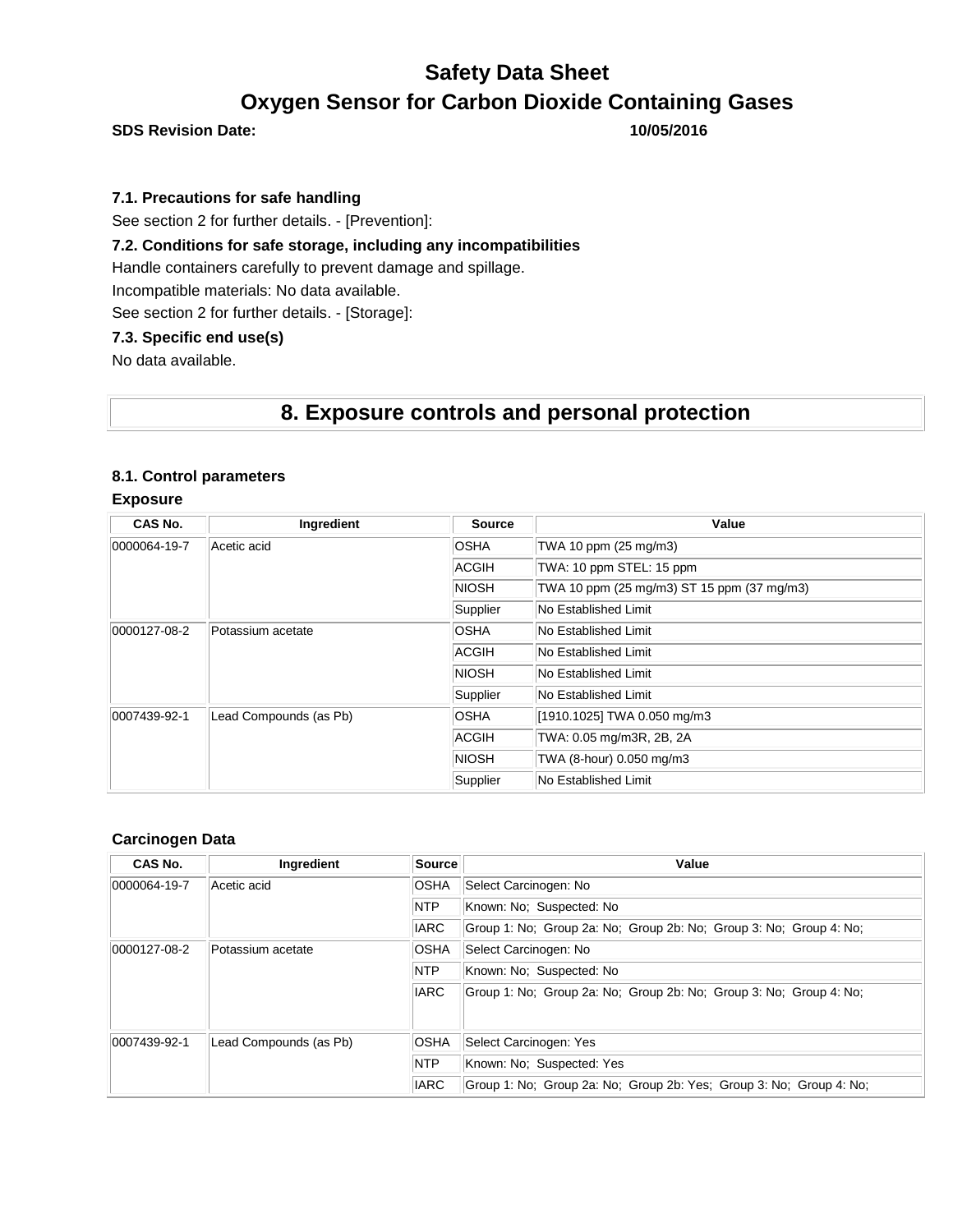**SDS Revision Date: 10/05/2016**

| If workers are exposed to concentrations above the exposure limit they must use the<br>appropriate, certified respirators.                                                                                                                                                                                                             |
|----------------------------------------------------------------------------------------------------------------------------------------------------------------------------------------------------------------------------------------------------------------------------------------------------------------------------------------|
| Protective safety glasses recommended                                                                                                                                                                                                                                                                                                  |
| Wear protective clothing to keep skin contact to a minimum. Chemical impervious gloves<br>recommended.                                                                                                                                                                                                                                 |
| Provide adequate ventilation. Where reasonably practicable this should be achieved by the<br>use of local exhaust ventilation and good general extraction. If these are not sufficient to<br>maintain concentrations of particulates and any vapor below occupational exposure limits<br>suitable respiratory protection must be worn. |
| Use good personal hygiene practices. Wash hands before eating, drinking, smoking or<br>using toilet. Promptly remove soiled clothing and wash thoroughly before reuse.                                                                                                                                                                 |
| See section 2 for further details. - [Prevention]:                                                                                                                                                                                                                                                                                     |
|                                                                                                                                                                                                                                                                                                                                        |

## **9. Physical and chemical properties**

Appearance **Clear, Colorless Liquid Odor** Strong, Vinegar-like **Odor threshold** Not Measured **pH** 4.4 - 4.9 **Melting point / freezing point** Not Measured **Initial boiling point and boiling range** 118 C/244 F **Flash Point** Not Measured **Evaporation rate (Ether = 1)** 0.97 (for glacial acetic acid) **Flammability (solid, gas)** Not Applicable **Upper/lower flammability or explosive limits Lower Explosive Limit:** Not Measured **Upper Explosive Limit:** Not Measured **Vapor pressure** 11 mmHg @ 20 C/68 F (for glacial acetic acid) **Vapor Density** 2.1 (for glacial acetic acid) **Specific Gravity 1.05 (for glacial acetic acid) Solubility in Water** Complete **Partition coefficient n-octanol/water (Log Kow)** Not Measured Auto-ignition temperature **Not Measured** Not Measured **Decomposition temperature** Not Measured **Viscosity (cSt)** Not Measured **9.2. Other information** No other relevant information.

## **10. Stability and reactivity**

**10.1. Reactivity**

Hazardous Polymerization will not occur.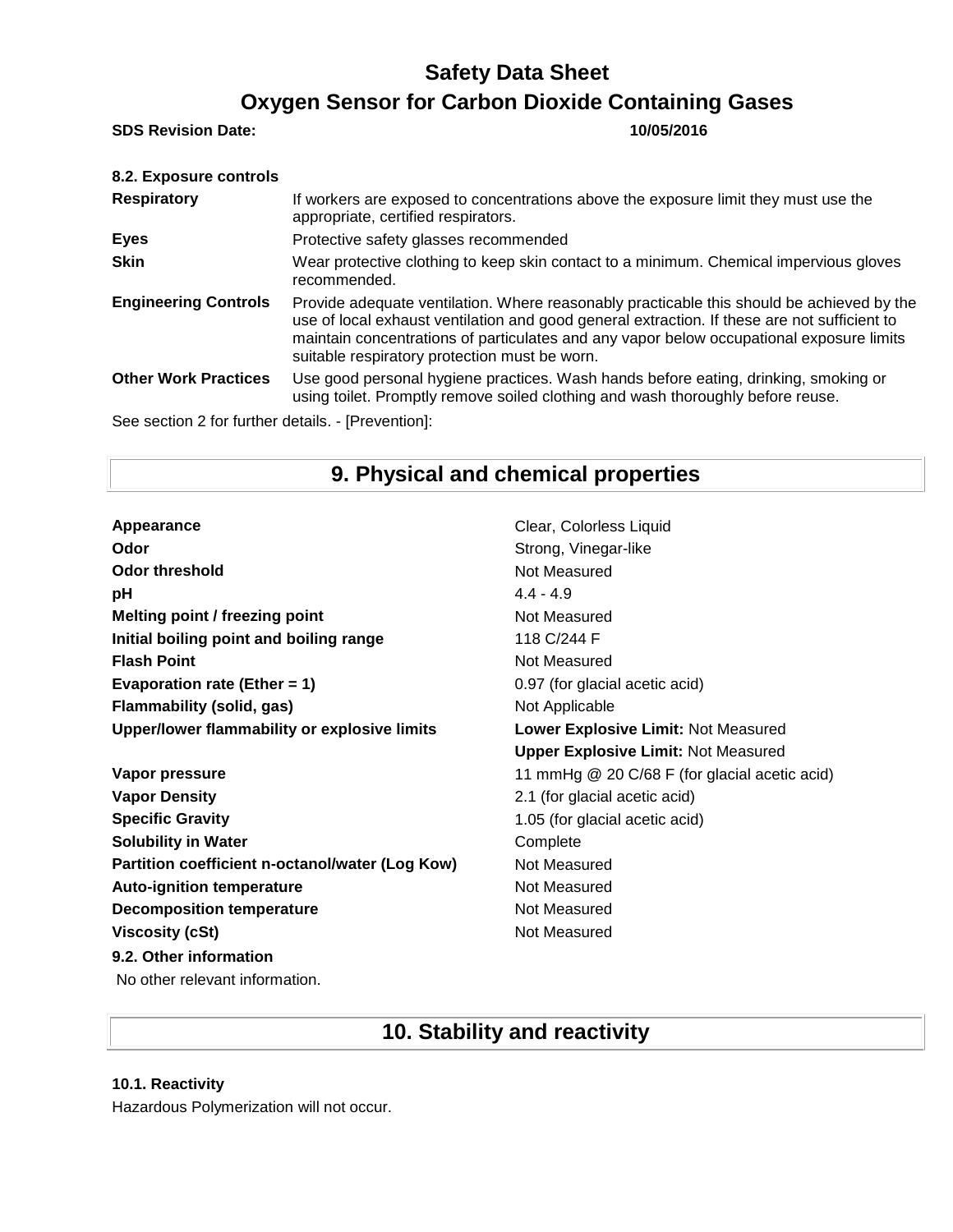**SDS Revision Date: 10/05/2016**

**10.2. Chemical stability** Stable under normal circumstances. **10.3. Possibility of hazardous reactions** No data available. **10.4. Conditions to avoid** No data available. **10.5. Incompatible materials**

No data available.

**10.6. Hazardous decomposition products**

No hazardous decomposition data available.

# **11. Toxicological information**

#### **Acute toxicity**

| Ingredient                           | Oral LD50,<br>mg/kg            | Skin LD50.<br>mg/kg                  | <b>Inhalation</b><br>Vapor LC50,<br>mg/L/4hr | <b>Inhalation</b><br> Dust/Mist LC50. <br>mg/L/4hr | <b>Inhalation</b><br>Gas LC50,<br>ppm |
|--------------------------------------|--------------------------------|--------------------------------------|----------------------------------------------|----------------------------------------------------|---------------------------------------|
| Lead Compounds (as Pb) - (7439-92-1) | No data                        | No data                              | No data                                      | No data                                            | No data                               |
|                                      | available                      | available                            | available                                    | available                                          | available                             |
| Acetic acid - (64-19-7)              | 3,310.00, Rat -<br>Category: 5 | 1.112.00.<br>Rabbit -<br>Category: 4 | 11.40. Rat -<br>Category: 4                  | No data<br>available                               | 16,000.00, Rat -<br>Category: NA      |
| Potassium acetate - (127-08-2)       | 3,250.00, Rat -                | No data                              | No data                                      | No data                                            | No data                               |
|                                      | Category: 5                    | available                            | available                                    | available                                          | available                             |

Note: When no route specific LD50 data is available for an acute toxin, the converted acute toxicity point estimate was used in the calculation of the product's ATE (Acute Toxicity Estimate).

| <b>Classification</b>         | Category | <b>Hazard Description</b>                                |
|-------------------------------|----------|----------------------------------------------------------|
| Acute toxicity (oral)         |          | Not Applicable                                           |
| Acute toxicity (dermal)       |          | Not Applicable                                           |
| Acute toxicity (inhalation)   |          | Not Applicable                                           |
| Skin corrosion/irritation     | 3        | Causes mild skin irritation. (Not adopted by US<br>OSHA) |
| Serious eye damage/irritation |          | Not Applicable                                           |
| Respiratory sensitization     |          | Not Applicable                                           |
| Skin sensitization            |          | Not Applicable                                           |
| Germ cell mutagenicity        |          | Not Applicable                                           |
| Carcinogenicity               | 1A       | May cause cancer.                                        |
| Reproductive toxicity         |          | Not Applicable                                           |
| STOT-single exposure          |          | Not Applicable                                           |
| STOT-repeated exposure        |          | Not Applicable                                           |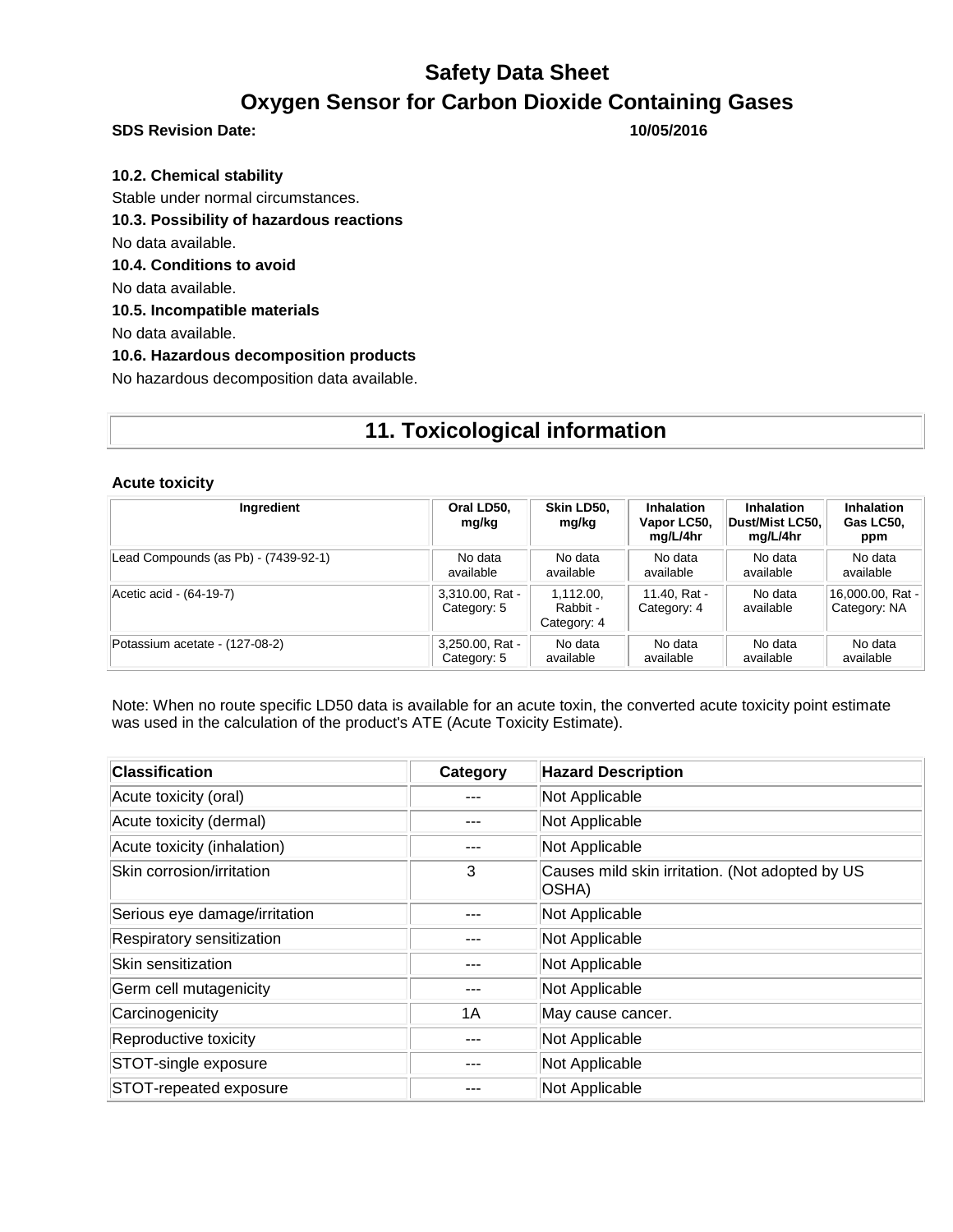### **SDS Revision Date: 10/05/2016**

| Aspiration hazard<br>--- | INot Applicable |
|--------------------------|-----------------|
|                          |                 |

### **12. Ecological information**

### **12.1. Toxicity**

Very toxic to aquatic life.

No additional information provided for this product. See Section 3 for chemical specific data.

### **Aquatic Ecotoxicity**

| Ingredient                           | 96 hr LC50 fish,<br>mg/l      | 48 hr EC50 crustacea,<br>mg/l | ErC50 algae,<br>mg/l                     |
|--------------------------------------|-------------------------------|-------------------------------|------------------------------------------|
| Lead Compounds (as Pb) - (7439-92-1) | 0.44, Cyprinus carpio         | 4.40, Daphnia magna           | 0.25 (72 hr), Scenedesmus<br>subspicatus |
| Acetic acid - (64-19-7)              | 79.00, Pimephales<br>promelas | 65.00, Daphnia magna          | 73.40 (96 hr), Navicula<br>seminulum     |
| Potassium acetate - (127-08-2)       | Not Available                 | Not Available                 | Not Available                            |

### **12.2. Persistence and degradability**

There is no data available on the preparation itself.

**12.3. Bioaccumulative potential**

Not Measured

**12.4. Mobility in soil**

No data available.

**12.5. Results of PBT and vPvB assessment**

This product contains no PBT/vPvB chemicals.

### **12.6. Other adverse effects**

No data available.

### **13. Disposal considerations**

### **13.1. Waste treatment methods**

Observe all federal, state and local regulations when disposing of this substance.

### **14. Transport information**

**DOT (Domestic Surface Transportation) 14.1. UN number** Not Applicable Not Regulated Not Regulated Not Regulated

**IMO / IMDG (Ocean Transportation)**

**ICAO/IATA**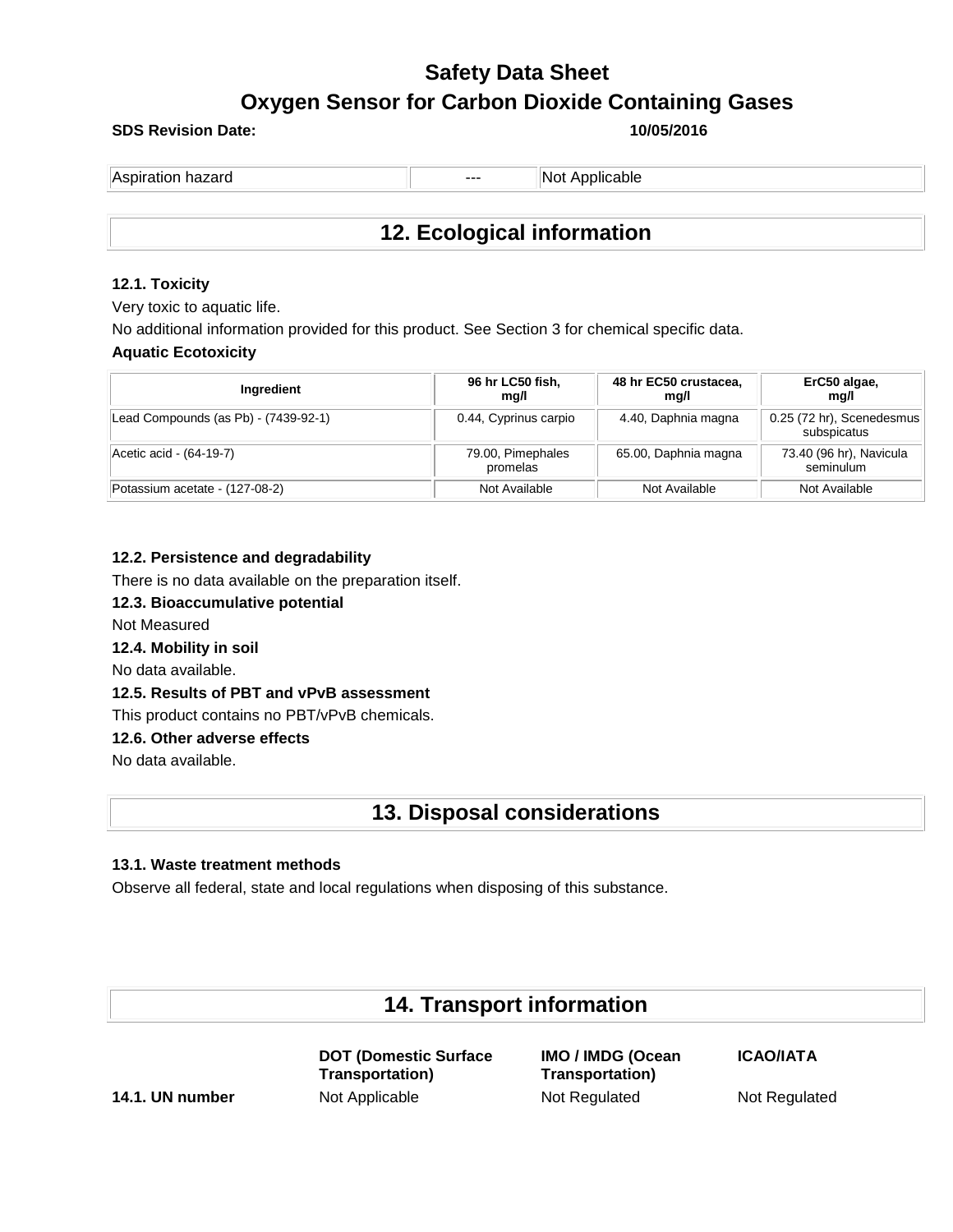**SDS Revision Date: 10/05/2016**

| 14.2. UN proper shipping<br>name    | Not Regulated                                  | Not Regulated                                                   | Not Regulated             |  |
|-------------------------------------|------------------------------------------------|-----------------------------------------------------------------|---------------------------|--|
| 14.3. Transport hazard<br>class(es) | <b>DOT Hazard Class: Not</b><br>Applicable     | <b>IMDG:</b> Not Applicable<br><b>Sub Class: Not Applicable</b> | Air Class: Not Applicable |  |
| 14.4. Packing group                 | Not Applicable                                 | Not Applicable                                                  | Not Applicable            |  |
| 14.5. Environmental hazards         |                                                |                                                                 |                           |  |
| <b>IMDG</b>                         | Marine Pollutant: Yes (Lead Compounds (as Pb)) |                                                                 |                           |  |
| 14.6. Special precautions for user  |                                                |                                                                 |                           |  |

No further information

### **15. Regulatory information**

| <b>Regulatory Overview</b>                          | The regulatory data in Section 15 is not intended to be all-inclusive, only selected<br>regulations are represented. |  |  |
|-----------------------------------------------------|----------------------------------------------------------------------------------------------------------------------|--|--|
| <b>Toxic Substance</b><br><b>Control Act (TSCA)</b> | All components of this material are either listed or exempt from listing on the TSCA<br>Inventory.                   |  |  |
| <b>WHMIS Classification</b>                         | D <sub>2</sub> A                                                                                                     |  |  |
| <b>US EPA Tier II Hazards</b>                       | <b>Fire: No</b>                                                                                                      |  |  |

**Sudden Release of Pressure:** No **Reactive:** No **Immediate (Acute):** Yes

**Delayed (Chronic):** Yes

### **EPCRA 311/312 Chemicals and RQs (lbs):**

Acetic acid ( 5,000.00)

Lead Compounds (as Pb) ( 10.00)

### **EPCRA 302 Extremely Hazardous:**

To the best of our knowledge, there are no chemicals at levels which require reporting under this statute.

### **EPCRA 313 Toxic Chemicals:**

Lead Compounds (as Pb)

**Proposition 65 - Carcinogens (>0.0%):**

Lead Compounds (as Pb)

### **Proposition 65 - Developmental Toxins (>0.0%):**

Lead Compounds (as Pb)

### **Proposition 65 - Female Repro Toxins (>0.0%):**

Lead Compounds (as Pb)

### **Proposition 65 - Male Repro Toxins (>0.0%):**

Lead Compounds (as Pb)

### **New Jersey RTK Substances (>1%):**

Acetic acid

Lead Compounds (as Pb)